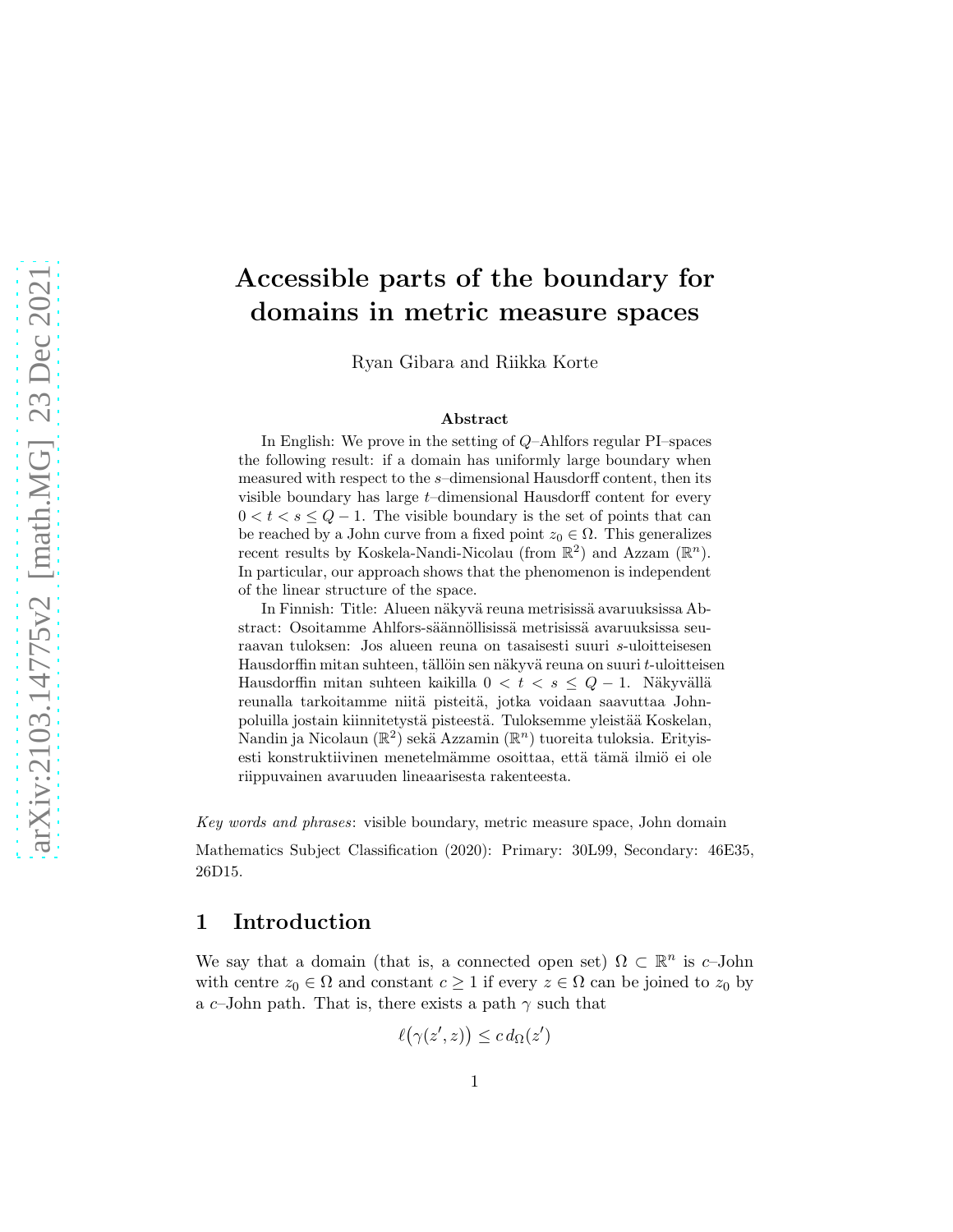for all z' in the image of  $\gamma$ , where  $\ell(\gamma(z',z))$  is the length of the subpath joining z' to z and  $d_{\Omega}(z') = d(z', \Omega^c)$ . For such domains, every point  $\omega \in \partial \Omega$ is accessible in a non-tangential sense: there exists a  $c$ -John path connecting the centre  $z_0$  to  $\omega$ .

Given a domain  $\Omega$ , not necessarily John, fix a point  $z_0 \in \Omega$  and a constant  $c \geq 1$ . We consider the largest c-John subdomain of  $\Omega$  with centre  $z_0, \Omega_{z_0}(c)$ , and call the set  $\partial\Omega_{z_0}(c) \cap \partial\Omega$  the c–accessible (or c–visible) boundary of  $\Omega$ near  $z_0$ . This corresponds to those points on  $\partial\Omega$  that can be reached from  $z_0$  by a c-John path.

One can ask if the visible boundary of a domain is large in the sense that there exist  $C > 0$  and  $0 \le t \le n$  such that

<span id="page-1-0"></span>
$$
\mathcal{H}^t_{\infty}(\partial \Omega_{z_0}(c) \cap \partial \Omega) \geq C d_{\Omega}(z_0)^t \tag{1}
$$

for some  $c \geq 1$  and all  $z_0 \in \Omega$ . Here, the t-dimensional Hausdorff content of a subset  $E \subset \mathbb{R}^n$  is defined as

$$
\mathcal{H}_{\infty}^{t}(E) = \inf \left\{ \sum_{i=1}^{\infty} r_i^t : E \subset \bigcup_{i=1}^{\infty} B(x_i, r_i) \right\},\,
$$

where  $B(x_i, r_i)$  denotes a ball (open or closed) centred at  $x_i$  of radius  $r_i$ . The case  $t = 0$  is not interesting as condition [\(1\)](#page-1-0) is trivially satisfied with  $c = 1$  for any proper subdomain of  $\mathbb{R}^n$ . On the other hand, condition [\(1\)](#page-1-0) can fail for  $t = n - 1$  even when  $\Omega$  is assumed to satisfy some nice geometric properties (see [\[2\]](#page-15-0)), and so the focus is on the interval  $0 < t < n-1$ .

As pointed out by Koskela and Lehrbäck in [\[9\]](#page-15-1), if a uniform domain  $\Omega$ has uniformly large Hausdorff content in the sense that, for all  $z \in \Omega$ ,

$$
\mathcal{H}^t_\infty\big(B(z,2d_\Omega(z))\cap\partial\Omega\big)\geq C_0d_\Omega(z)^t
$$

for some  $C_0 > 0$  and  $0 < t \leq n$ , then it has large visible boundary; i.e.  $\Omega$ satisfies [\(1\)](#page-1-0) with the same t and some  $c \geq 1$ . A domain is called uniform if there is a constant  $c_u \geq 1$  such that all pairs  $z_0, z_1 \in \Omega$  can be joined by a path  $\gamma$  such that  $\ell(\gamma) \leq c_u |z_0 - z_1|$  and  $d_{\Omega}(z) \geq c_u^{-1} \min\{|z - z_0|, |z - z_1|\}$ for all z in the image of  $\gamma$ .

A first result without assuming uniformity of the domain is proven by Koskela, Nandi, and Nicolau in [\[10\]](#page-16-0) where they use techniques from complex analysis to show that any bounded simply connected domain in the complex plane satisfies [\(1\)](#page-1-0) for all  $0 < t < 1$ .

Shortly after, the result was generalized to  $\mathbb{R}^n$ . More precisely, Azzam proved in [\[2\]](#page-15-0) that if for some  $0 < s \leq n-1$  and  $C_0 > 0$ ,

$$
\mathcal{H}_{\infty}^{s}\big(B(\omega,\lambda)\setminus\Omega\big)\geq C_{0}\lambda^{s}
$$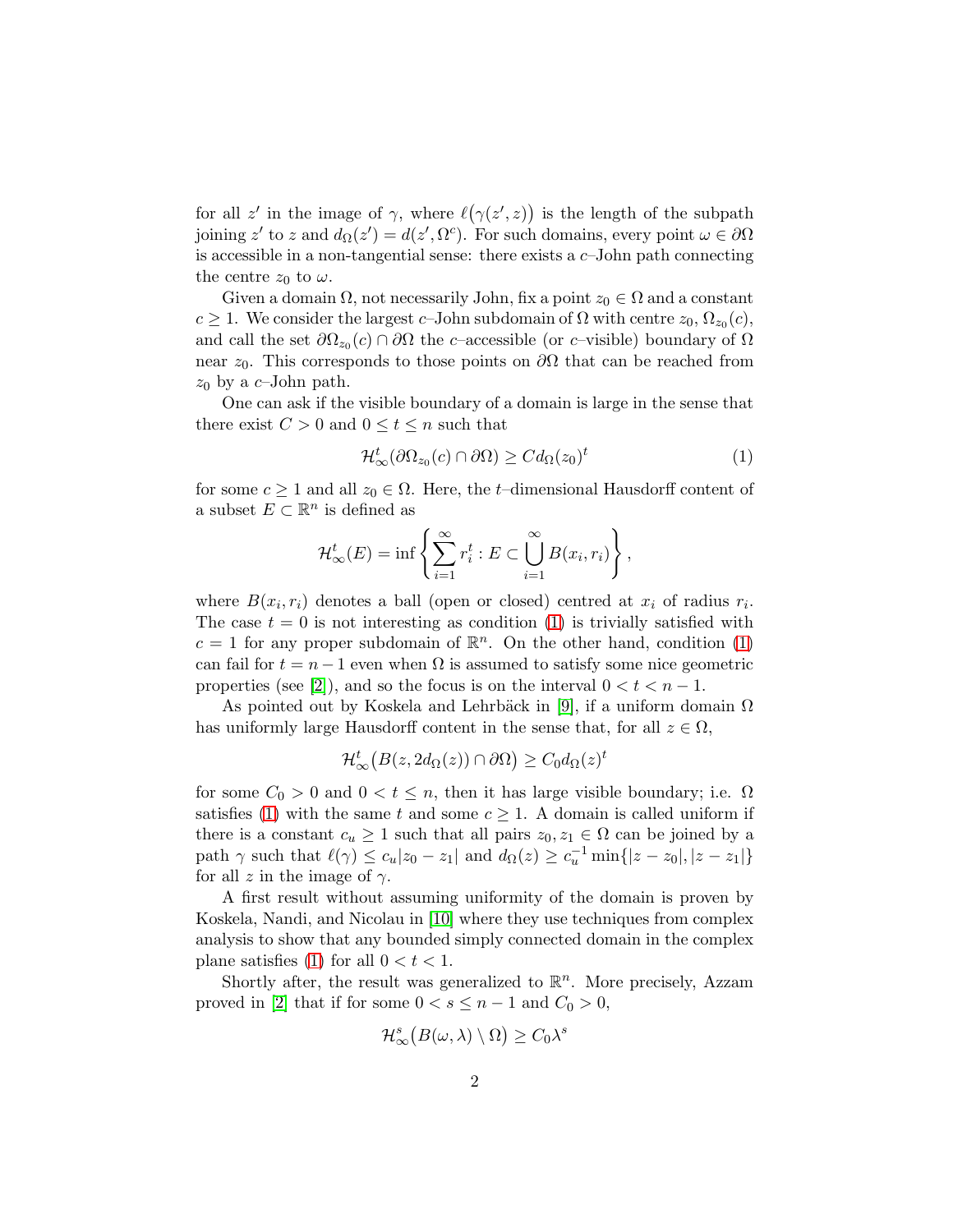holds for all  $\omega \in \partial\Omega$  and  $0 < \lambda < \text{diam}(\Omega)$ , a condition he calls having lower s–content regular complement, then [\(1\)](#page-1-0) holds for some  $c \geq 1$  and for  $0 \leq$  $t < s$ . In fact, Azzam shows the stronger result with the visible boundary defined with chord-arc subdomains playing the role of John subdomains. The basis of his proof is the construction of a subset of the visible boundary that makes use of projections, and so it features strong reliance on the linear structure of the space.

The main result of the present paper is the following, a new proof showing that the phenomenon holds in the nonlinear setting. Our proof is based on a very flexible construction of a path family that is natural in more general metric measure spaces than  $\mathbb{R}^n$ . On the other hand, our estimates are based on iterative arguments, and so we do not obtain sharp dimensions if the measure is merely doubling, see Remark [4.6.](#page-12-0)

<span id="page-2-2"></span>**Theorem 1.1.** Let  $(X, d, \mu)$  be a complete Q-Ahlfors regular metric measure space supporting a weak  $(1, p)$ –Poincaré inequality,  $1 \leq p \leq \infty$ . Fix  $0 \leq$  $s \leq Q - 1$ . Let  $\Omega \subset X$  be a domain such that for all  $\omega \in \partial \Omega$  and all  $0 < \lambda < \text{diam}(\Omega)$  we have

<span id="page-2-1"></span>
$$
\mathcal{H}_{\infty}^{s}\big(B(\omega,\lambda)\cap\partial\Omega\big)\geq C_{0}\lambda^{s}\tag{2}
$$

for some  $C_0 > 0$ . Then for all  $0 < \varepsilon < s$  there exist  $c \ge 1$  and  $C > 0$  such that

<span id="page-2-0"></span>
$$
\mathcal{H}^{s-\varepsilon}_{\infty}(\partial\Omega_{z_0}(c)\cap\partial\Omega)\geq Cd_{\Omega}(z_0)^{s-\varepsilon}
$$
\n(3)

for all  $z_0 \in \Omega$ .

The study of the size of the visible boundary is partially motivated by its relationship to Hardy inequalities. It was shown in [\[9\]](#page-15-1), in the Euclidean setting, that if a domain has large visible boundary in the sense of [\(3\)](#page-2-0), then it admits certain Hardy inequalities. This was generalised to metric measure spaces in [\[11\]](#page-16-1), where the author also shows that it is enough for a domain to satisfy [\(2\)](#page-2-1) to guarantee that it admits a Hardy inequality. The present work complements these results by showing, in fact, that  $(2)$  implies  $(3)$ .

We begin with some preliminaries, reviewing the definitions and notions relevant to the analysis on metric measure spaces. In Section 3, we construct a set  $P_{\infty}$  that, in Section 4, is shown to be a subset of the visible boundary  $\partial\Omega_{z_0}(c)\cap\partial\Omega$  for some  $c\geq 1$  and to satisfy  $\mathcal{H}^{s-\varepsilon}_{\infty}(P_{\infty})\geq Cd_{\Omega}(z_0)^{s-\varepsilon}$ , implying [\(3\)](#page-2-0). In Section 5, an example is given showing that it is necessary for [\(2\)](#page-2-1) to hold at all  $\omega$  and at all scales  $\lambda$ .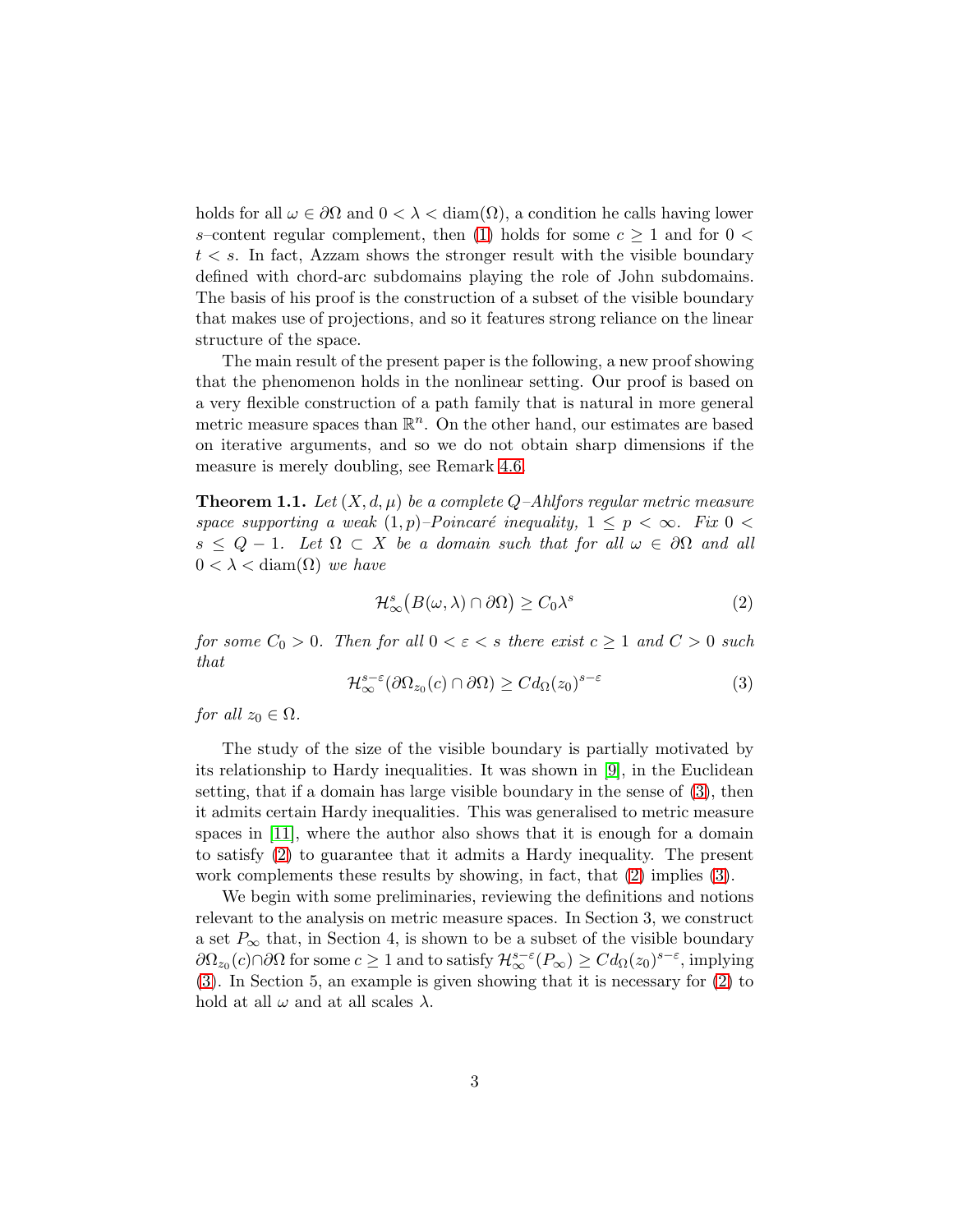### 2 Preliminaries

Let  $(X, d, \mu)$  be a metric measure space. By this we mean that  $(X, d)$  is a metric space endowed with a non-trivial Borel regular (outer) measure  $\mu$ such that  $0 < \mu(B) < \infty$  for all balls  $B \subset X$  of positive and finite radius. The notations  $B(r)$  and  $B(x, r)$  will be used when the radius, or the centre and radius, respectively, must be specified.

Throughout the rest of the paper, we assume that  $(X, d, \mu)$  is a complete  $Q$ –Ahlfors regular metric measure space supporting a weak  $(1, p)$ –Poincaré inequality for sufficiently small exponent  $p$ . It turns out that, without loss of generality, it is enough to prove the theorem under some additional assumptions – see Remark [2.6.](#page-5-0) We review these definitions below for the reader's benefit. A class of metric measure spaces satisfying all of these assumptions is the Carnot-Carathéodory spaces  $[1]$ , an important example of which is the Heisenberg group.

**Definition 2.1.** We say that the measure  $\mu$  is Q-Ahlfors regular,  $1 < Q <$  $\infty$ , if there exists a constant  $c_A > 0$  such that for all balls  $B(r) \subset X$ ,

$$
\frac{1}{c_A}r^Q \le \mu(B(r)) \le c_A r^Q.
$$

A measure being Q–Ahlfors regular implies that it is doubling; i.e.

$$
\mu\big(B(2r)\big)\leq c_d\mu\big(B(r)\big)
$$

with  $c_d = 2^Q c_A^2$ . The optimal doubling constant may be smaller, however. Note that a complete and doubling metric measure space is proper: bounded and closed sets are compact.

Let  $f$  be a locally Lipschitz function. Then its local Lipschitz constant is defined as  $|f(x) - f(x)|$ 

$$
Lipf(x) = \liminf_{r \to 0} \sup_{y \in B(x,r)} \frac{|f(x) - f(y)|}{d(x,y)}.
$$

**Definition 2.2.** We say that X supports a weak  $(1, p)$ –Poincaré inequality,  $1 \leq p < \infty$ , if there exist constants  $c_P > 0$  and  $\tau \geq 1$  such that for all balls  $B(r) \subset X$  and all locally Lipschitz functions f, we have

$$
\int_{B(r)} |f - f_{B(r)}| \, \mathrm{d}\mu \leq c_P r \left( \int_{B(rr)} (\mathrm{Lip} f)^p \, \mathrm{d}\mu \right)^{1/p}.
$$

Here, and elsewhere, for any set  $E \subset X$  with  $0 < \mu(E) < \infty$ , we write

$$
f_E = \int_E f d\mu = \frac{1}{\mu(E)} \int_E f d\mu.
$$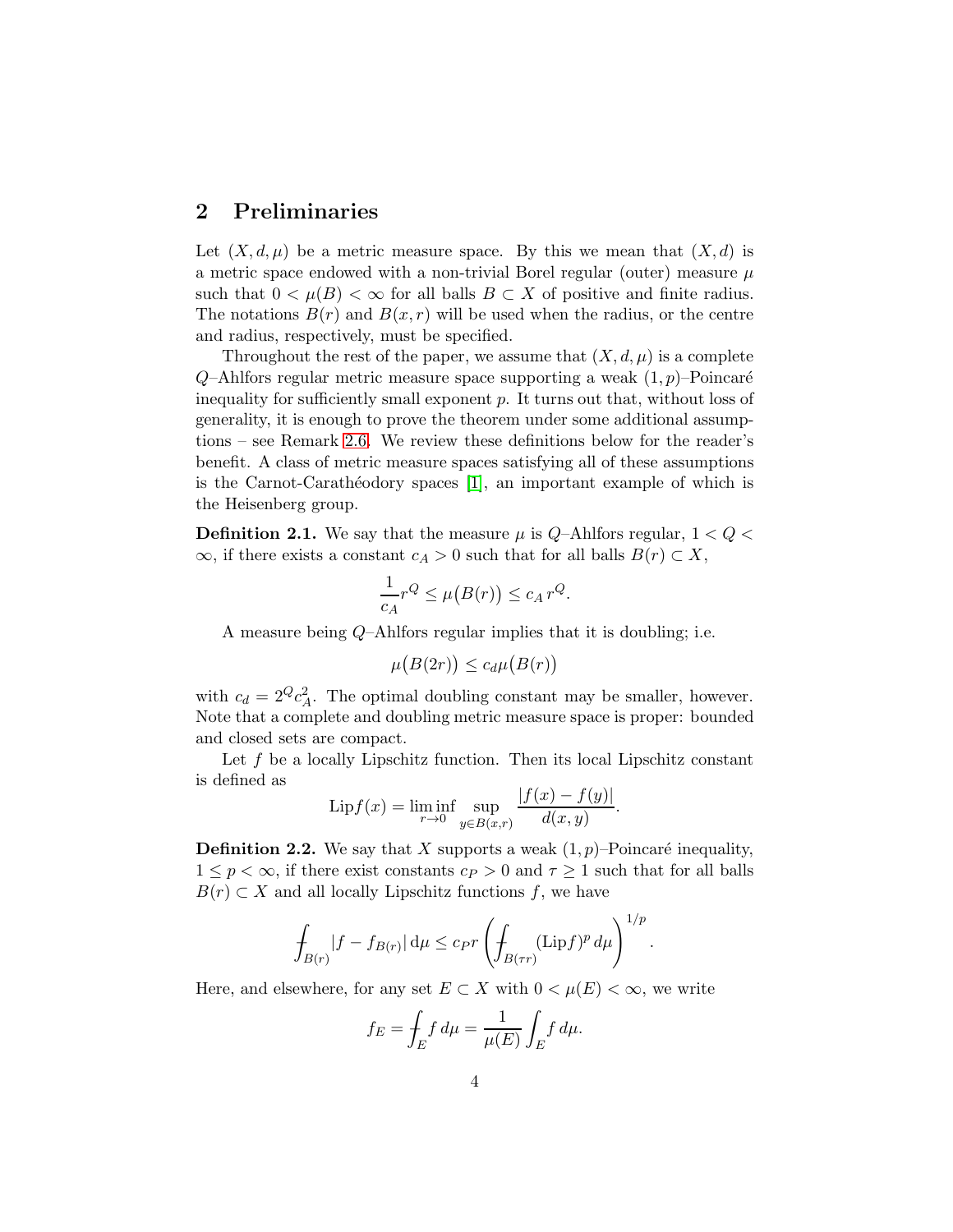Throughout the paper, we will often be measuring the size of sets in terms of its Hausdorff content.

**Definition 2.3.** Let  $E \subset X$ . The  $\alpha$ -dimensional Hausdorff content of E is defined as

$$
\mathcal{H}_{\infty}^{\alpha}(E) = \inf \left\{ \sum_{i=1}^{\infty} r_i^{\alpha} : E \subset \bigcup_{i=1}^{\infty} B(x_i, r_i) \right\}.
$$

Next we define the concepts mentioned in the introduction within the setting of metric measure spaces. For a set  $E \subset X$  we write  $d_E(z) =$  $d(z, X \setminus E)$  for  $z \in E$ . By a path we mean a rectifiable, nonconstant compact curve  $\gamma$  on X. Such curves can always be parametrized by arclength (see [\[4\]](#page-15-3)); as such, all paths will be assumed to have domain  $[0, \ell(\gamma)]$ , where  $\ell(\gamma)$ is the arclength of  $\gamma$ . We denote by  $i(\gamma)$  the image of  $\gamma$  in X and by  $\gamma(x, y)$ the subpath of  $\gamma$  joining  $x, y \in i(\gamma)$ . For a set  $E \subset X$  and a path  $\gamma$  in X, we write

$$
d_E(\gamma) = \inf_{z \in i(\gamma)} d_E(z).
$$

**Definition 2.4.** A path  $\gamma : [0, \ell] \to \Omega$  with  $x = \gamma(0)$  and  $y = \gamma(\ell(\gamma))$  is called  $c$ –John if there exists a constant  $c \geq 1$  such that

$$
\ell(\gamma(z,y)) \leq c \, d_{\Omega}(z)
$$

for all  $z \in i(\gamma)$ . A domain  $\Omega \subset X$  is called c-John with centre  $z_0 \in \Omega$  if for every  $z \in \Omega$  there exists a c-John path  $\gamma : [0, \ell(\gamma)] \to \Omega$  with  $z_0 = \gamma(0)$  and  $z = \gamma(\ell(\gamma)).$ 

If  $\Omega \subset X$  is a c–John domain, then for every  $\omega \in \partial\Omega$  (or, equivalently, for every  $\omega \in \overline{\Omega}$ ) there exists a path  $\gamma : [0, s] \to \Omega \cup \{\omega\}$  with  $z_0 = \gamma(0)$  and  $\omega = \gamma(s)$  such that  $\ell(\gamma(z,\omega)) \leq cd_{\Omega}(z)$  for all  $z \in i(\gamma)$ .

Note that a c-John domain  $\Omega$  with centre  $z_0$  satisfies  $\Omega \subset B(z_0, cd_{\Omega}(z_0))$ . In particular, it is bounded.

**Definition 2.5.** Given a domain  $\Omega \subset X$ , a point  $z_0 \in \Omega$ , and a constant  $c > 1$ , write

 $\Omega_{z_0}(c) = \bigcup \{ U \subset \Omega : U \text{ is a } c\text{-John domain with centre } z_0 \}.$ 

The set  $\partial\Omega_{z_0}(c)\cap\partial\Omega$  is called the visible, or accessible, boundary of  $\Omega$  near  $z_0$ .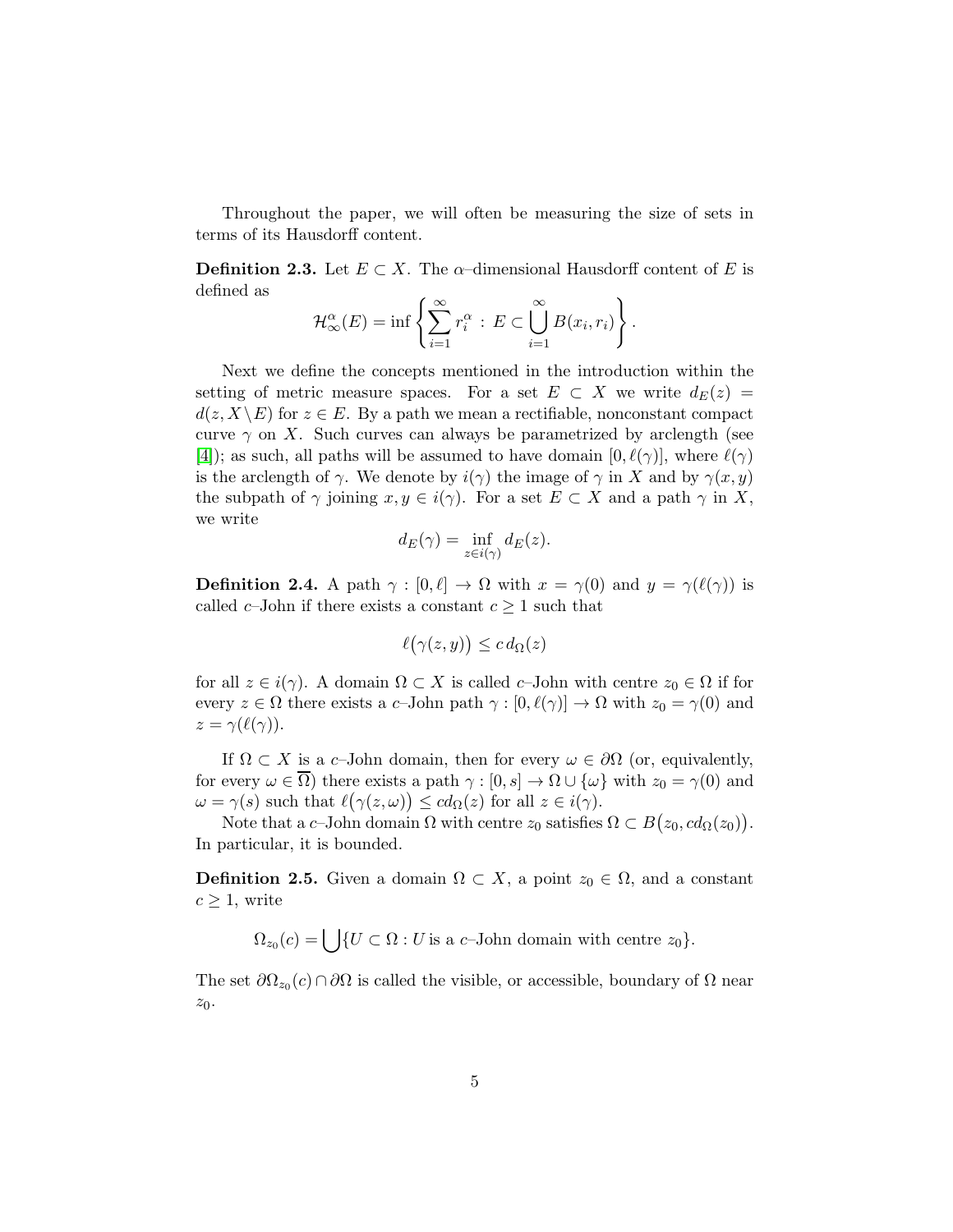<span id="page-5-0"></span>Remark 2.6. Recall that our metric measure space is always assumed to be complete and Ahflors regular, and to support a weak Poincaré inequality. In this setting, we may assume without loss of generality that the metric is geodesic. Specifically, d is quasiconvex, thus bi-Lipschitz equivalent to a geodesic metric  $d'$  [\[7,](#page-15-4) Theorem 8.3.2]. The space retains all of its properties under this change of metric, but with modified constants. In fact, under this geodesic metric, we may assume that  $\tau = 1$  in the Poincaré inequality [\[5,](#page-15-5) Theorem 4.18]. Additionally, a path is John with respect to d if and only if it is John with respect to  $d'$ , but again with a potentially different constant. Therefore, we will assume throughout the paper that we have selected the geodesic metric and that  $\tau = 1$ .

A consequence of selecting the geodesic metric is that balls are John domains, from which it follows that  $\Omega_{z_0}(c) \neq \emptyset$  by the openness of  $\Omega$ . Then, it follows from the definition of visible boundary that  $\Omega_{z_0}(c)$  is a John domain inside Ω.

Some monographs on metric measure spaces where the reader may learn about these and further topics in the field are [\[3\]](#page-15-6), [\[5\]](#page-15-5), and [\[7\]](#page-15-4).

#### <span id="page-5-1"></span>3 The Construction

In this section, we provide an iterative construction of a subset  $P_{\infty}$  of the boundary of  $\Omega$ . In Section [4,](#page-6-0) we will prove that  $P_{\infty}$  is part of the visible boundary and give a lower bound for its Hausdorff content.

To make the description of the construction simpler, we introduce some more definitions.

**Definition 3.1.** A collection of balls  ${B_i = B(x_i, r)}_{i \in I}$  for some common radius  $r > 0$  is said to be finitely chainable if for all  $i, j \in I$  there exists a finite subcollection of balls  $\{B_{i_1}, B_{i_2}, \ldots, B_{i_m}\}\$  such that  $i_1 = i$ ,  $i_m = j$ , and  $x_{i_{k+1}} \in B_{i_k}$  for all  $k = 1, 2, ..., m - 1$ .

In the construction of the visible boundary, we need to find plenty of balls that touch the boundary of  $\Omega$  at all scales. In addition, the balls need to be far enough from each other so that the "descendants" of the balls will not touch the balls in different branches. These conditions will be fulfilled by balls that satisfy the next definition.

**Definition 3.2.** A collection of balls  ${B_i}_{i \in I}$  is said to be well placed along some set F if  $\partial B_i \cap F \neq \emptyset$  for all  $i \in I$  and  $4B_i \cap 4B_j = \emptyset$  for every  $i, j \in I$ ,  $i \neq j$ .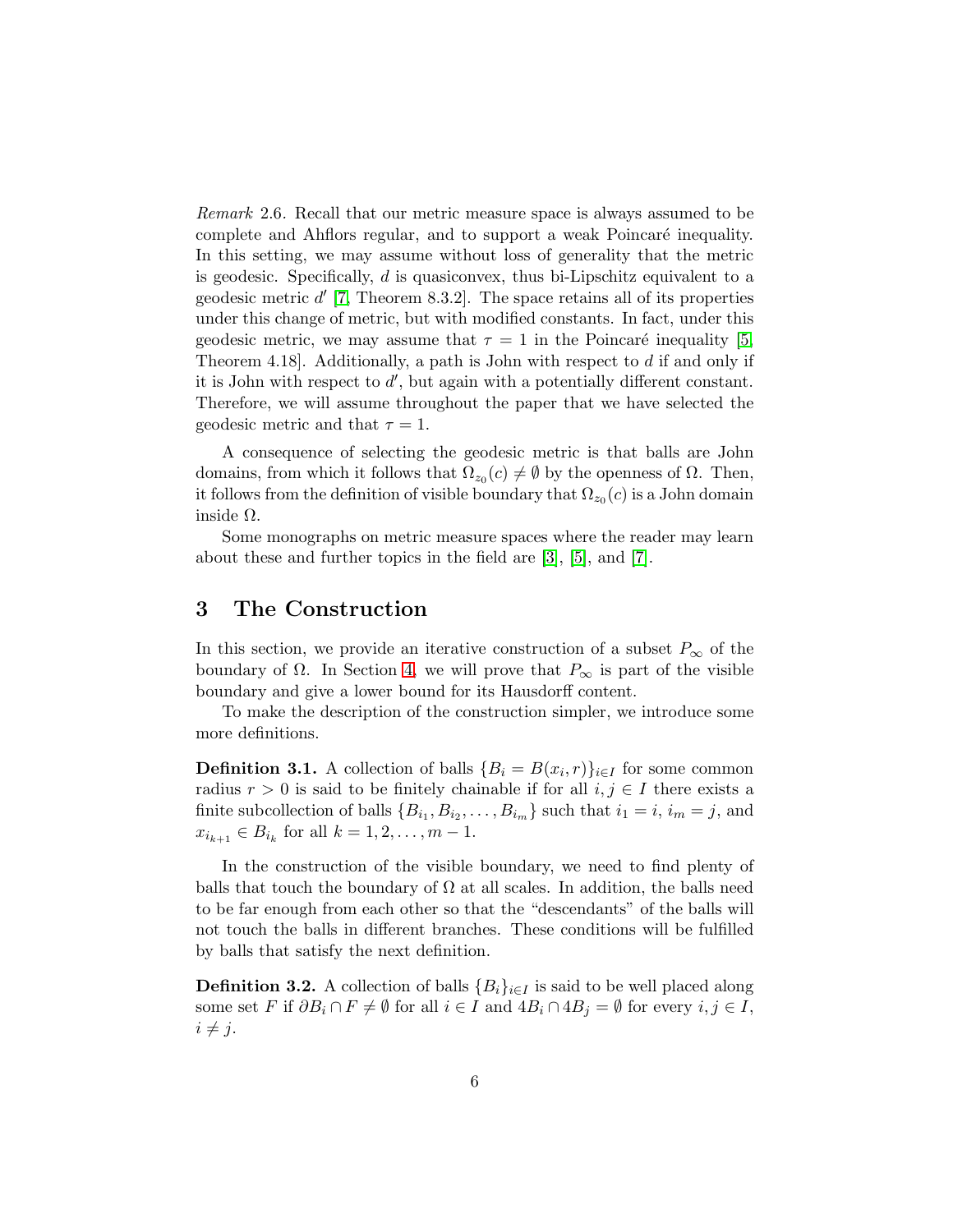Now we commence the construction. Fix  $z_0 \in \Omega$  and  $0 < \eta < 1$ , and set  $r = r_0 = d_{\Omega}(z_0)$ . The value of  $\eta$  will be specified later.

**Step 0:** Consider the ball  $B(z_0, r)$  and choose a point  $\omega_0 \in \partial B(z_0, r) \cap \partial B(z_0, r)$  $\partial\Omega$ . Write  $P_0 = {\omega_0}.$ 

**Step 1**: Consider the ball  $B_1 = B(\omega_0, 2r)$ . Denote by  $\tilde{B_1}$  a maximal finitely chainable collection of balls in  $B_1 \cap \Omega$  of radius  $\eta r$  such that  $B(z_0, \eta r) \in \tilde{\mathcal{B}}_1$ . Then, consider  $\mathcal{B}_1$ , a maximal subcollection of  $\tilde{\mathcal{B}}_1$  that is well placed along  $\partial\Omega$ . For each ball  $B \in \mathcal{B}_1$ , consider a point  $\omega \in \partial B \cap \partial \Omega$ and write  $P_1$  for the collection of all such points.

**Step**  $k + 1$ : Fix an  $\omega \in P_k$  (that is  $\omega \in \partial B(z, \eta^k r) \cap \partial \Omega$  for some  $z \in \Omega$ ) and consider the ball  $B_{k+1} = B(\omega, 2\eta^k r)$ . Denote by  $\tilde{\mathcal{B}}_{k+1}(\omega)$  a maximal finitely chainable collection of balls in  $B_{k+1} \cap \Omega$  of radius  $\eta^{k+1}r$  such that  $B(z, \eta^{k+1}r) \in \tilde{\mathcal{B}}_{k+1}(\omega)$ . Then, consider  $\mathcal{B}_{k+1}(\omega)$ , a maximal subcollection of  $\tilde{\mathcal{B}}_{k+1}(\omega)$  that is well placed along  $\partial\Omega$ . Write

$$
\mathcal{B}_{k+1} = \bigcup_{\omega \in P_k} \mathcal{B}_{k+1}(\omega).
$$

For each ball  $B \in \mathcal{B}_{k+1}$ , consider a point  $\omega \in \partial B \cap \partial \Omega$  and write  $P_{k+1}$  for the collection of all such points.

The set  $P_{\infty} \subset B(\omega_0, 2r) \cap \partial\Omega$  is then defined as  $P_{\infty} = \overline{\bigcup_{k \geq 1} P_k}$ .

Remark 3.3. Due to the assumed geodecity of the metric (see Remark [2.6\)](#page-5-0), this construction can be done in such a way that each each point  $w \in P_k$ is also in  $P_j$  for all  $j > k$ . Indeed, if  $\omega \in \partial B \cap \Omega$  with  $B \in \mathcal{B}_k$ , then  $B(\tilde{\omega}, \eta^{k+1}r) \in \tilde{\mathcal{B}}_{k+1}$ , where  $\tilde{\omega}$  is the point along the geodesic connecting  $\omega$ to the centre of B with distance  $\eta^{k+1}r$  from the boundary of B. Geodecity of the space guarantees that  $B(\tilde{\omega}, \eta^{k+1}r) \subset B$  and that  $\omega$  is on the boundary of  $B(\tilde{\omega}, \eta^{k+1}r)$ . If the space were not geodesic, there might not exist a ball of radius  $\eta^{k+1}r$  with  $\omega$  on its boundary that is contained in  $\Omega$ . This will be useful in later lemmas.

#### <span id="page-6-0"></span>4 Proof of Result

To complete the proof of Theorem [1.1,](#page-2-2) we show that the set  $P_{\infty}$  that was constructed in the previous section is part of the visible boundary and then we give an estimate for the Hausdorff content of  $P_{\infty}$ . We start with two simple technical lemmas, Lemma [4.1](#page-7-0) and Lemma [4.2,](#page-7-1) that are needed for proving that  $P_{\infty}$  is part of the visible boundary.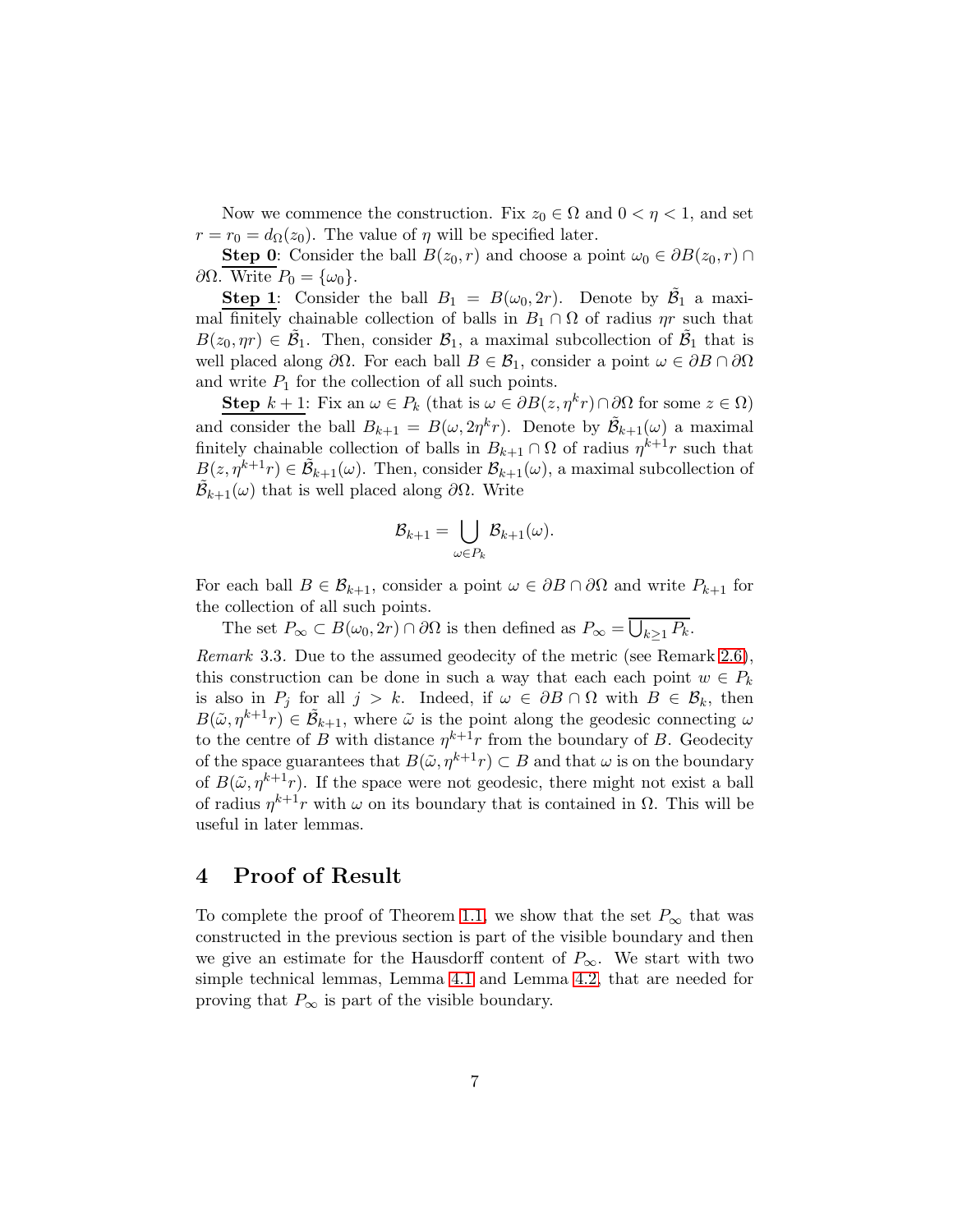<span id="page-7-0"></span>**Lemma 4.1.** Let  ${B(x_i,r)}_{i=1}^S$  be a finitely chainable collection of balls of some fixed radius. If x and y are centres of balls from  $\{B(x_i,r)\}_{i=1}^S$ , then there exists a path  $\gamma_{x,y}$  such that

$$
d_E(\gamma_{x,y}) \ge \frac{r}{2}
$$
 and  $\ell(\gamma_{x,y}) \le Sr$ ,

where  $E = \bigcup_{i=1}^{S} B(x_i, r)$ .

Proof. As the collection is finitely chainable, there exists a sequence of points  $x_{i_0} = x, x_{i_1}, \ldots, x_{i_k} = y$  with  $k < S$  such that  $x_{i_j} \in B(x_{i_{j-1}}, r)$  for each  $j = 1, \ldots, k$ . Let  $\gamma_j$  be a geodesic connecting  $x_{i_j}$  to  $x_{i_{j+1}}$ . Then  $\ell(\gamma_j) \leq r$ and  $i(\gamma_j) \subset B(x_{i_j}, r/2) \cup B(x_{i_{j+1}}, r/2)$ . Consequently,

$$
d_E(\gamma_j) \ge d_{B(x_{i_j}, r) \cup B(x_{i_{j+1}}, r)}(\gamma_j) \ge r/2.
$$

Thus  $\gamma = \gamma_1 \cup \cdots \cup \gamma_k$  is a path that satisfies the required conditions.  $\Box$ 

<span id="page-7-1"></span>**Lemma 4.2.** Let  $M > 1$  and  $0 < \eta < 1$ . Let  $\{\gamma_k\}$  be a sequence, finite or infinite, of paths with images in some ball  $B \subset \Omega$  of radius  $r > 0$  such that, for each k,  $\gamma_k(\ell(\gamma_k)) = \gamma_{k+1}(0)$ ,  $\ell(\gamma_k) \leq M\eta^k r$  and  $d_{\Omega}(\gamma_k) > \frac{1}{M}\eta^k r$ . Then  $\gamma = \gamma_1 \cup \gamma_2 \cup \cdots$  is a c-John path with  $c = c(\eta, M)$ .

*Proof.* Denote by  $z_{k-1}$  and  $z_k$  the initial and terminal points, respectively, of  $\gamma_k$ . First, we show that  $\gamma_k$  is  $M^2$ –John for each k. Fixing k and  $z \in i(\gamma_k)$ , we have

$$
\ell(\gamma_k(z,z_k)) \leq \ell(\gamma_k) \leq M\eta^k r = M^2\left(\frac{1}{M}\eta^k r\right) < M^2 d_{\Omega}(\gamma_k) \leq M^2 d_{\Omega}(z).
$$

Begin by assuming that  $\gamma$  is comprised of N paths. We show that  $\gamma =$  $\gamma_1 \cup \gamma_2 \cup \ldots \cup \gamma_N$  is  $\frac{M^2}{1-\eta}$ -John. If  $z \in i(\gamma_k)$ , then we have that

$$
\ell(\gamma(z, z_N)) = \ell(\gamma_k(z, z_k)) + \ell(\gamma_{k+1}) + \ldots + \ell(\gamma_N)
$$
  
\n
$$
\leq M(\eta^k + \ldots + \eta^N)r
$$
  
\n
$$
< M(\eta^k + \ldots + \eta^N)M\eta^{-k}d_{\Omega}(\gamma_k)
$$
  
\n
$$
\leq \frac{M^2}{1 - \eta}d_{\Omega}(z).
$$

Thus  $\gamma$  is  $\frac{M^2}{1-\eta}$ -John when  $\gamma$  is formed by a finite union. As the estimate does not depend on  $N$ , we can pass to the limit and the result holds also for an infinite sequence  $\{\gamma_k\}_{k=1}^{\infty}$ . □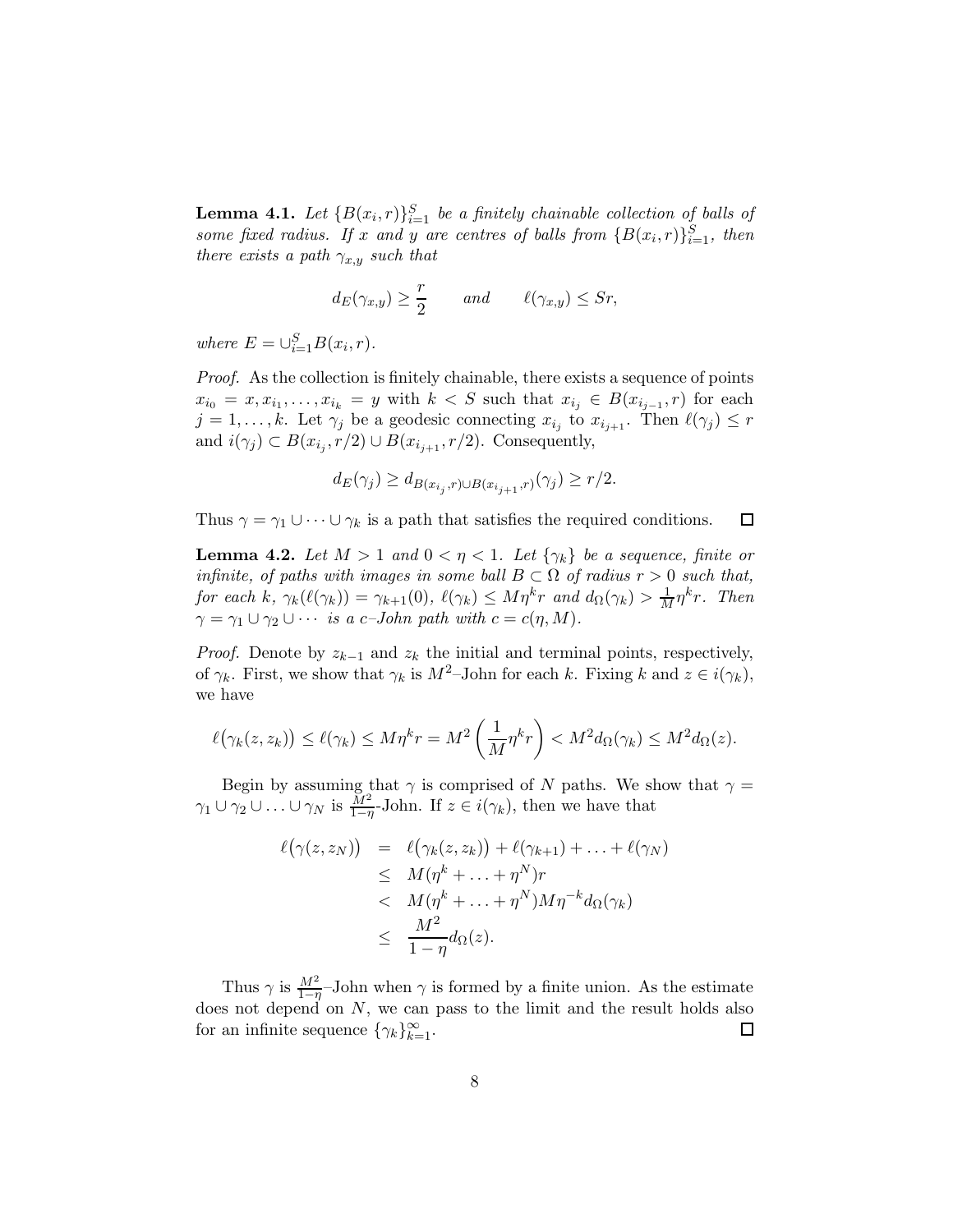Now we present some preliminary estimates that will be needed in proving that the set  $P_{\infty}$  has large enough Hausdorff content.

The next lemma follows from the Poincaré inequality and it is our key tool for the proof of Theorem [1.1.](#page-2-2) It transforms the information of the Poincaré inequality from integrals to estimates on Hausdorff content of level sets. We use it to estimate the number of points in the sets  $P_k$  that were constructed in the previous section. For the proof see Theorem 5.9 in [\[6\]](#page-15-7). The case  $p = 1$  and  $s = Q - 1$  follows from combining the arguments from the proofs of Theorem 5.9 in [\[6\]](#page-15-7) and Theorem 3.6 in [\[8\]](#page-15-8).

<span id="page-8-0"></span>**Lemma 4.3.** Suppose that  $0 \le Q - p < s \le Q - 1$ , or  $p = 1$  and  $s = Q - 1$ , and  $E, F \subset B(r)$  are compact. If

$$
\min\{\mathcal{H}^s_\infty(E),\mathcal{H}^s_\infty(F)\}\geq \lambda r^s
$$

for some  $0 < \lambda \leq 1$ , then for any Lipschitz function f such that  $f = 1$  in E and  $f = 0$  in F, we have

$$
\int_{B(r)} (\operatorname{Lip} f)^p \, d\mu \geq \frac{1}{C} \lambda r^{Q-p},
$$

where  $C = C(s, p, Q, c_A, c_P) \ge 1$ .

The next lemma enables us to estimate the number of balls in the families  $P_k$ .

<span id="page-8-1"></span>**Lemma 4.4.**  $Fix\ 0 \leq Q-p < s \leq Q-1$ , or  $p=1$  and  $s=Q-1$ . Let  $\Omega \subset X$ be a domain,  $\omega \in \partial\Omega$ ,  $0 < r <$  diam( $\Omega$ ),  $B = B(\omega, r)$ , and  $\eta > 0$  sufficiently small (say  $\eta < \eta_1 < 1$ , which will be specified in the proof). Assume that

<span id="page-8-2"></span>
$$
\mathcal{H}_{\infty}^{s}(B \cap \partial \Omega) \ge C_0 r^s \tag{4}
$$

holds for some constant  $C_0 > 0$ . Suppose that there exists  $z_B \in \partial B \cap \Omega$  such that  $B(z_B, r/2) \subset \Omega$ . Let  $\{B_i(\eta r)\}_{i=1}^N$  be a maximal collection of balls inside  $B \cap \Omega$  that is well placed along  $\partial \Omega$  and such that  $\{B_i(\eta r)\}_{i=1}^N \cup \{B(z_B, \eta r)\}$ is a subset of a finitely chainable collection of balls. Then

$$
N \ge \frac{1}{K} \frac{1}{\eta^{Q-p}},
$$

where  $K = K(C_0, s, p, Q, c_A, c_P)$ .

*Proof.* Let  $F = \overline{B(z_B, r/4) \cap B}$  and  $E = \partial \Omega \cap B$ , which are compact subsets of  $B$  as  $X$  is proper. Let  $B$  be a maximal chainable collection of balls of radius  $\eta r$  in  $\Omega$  such that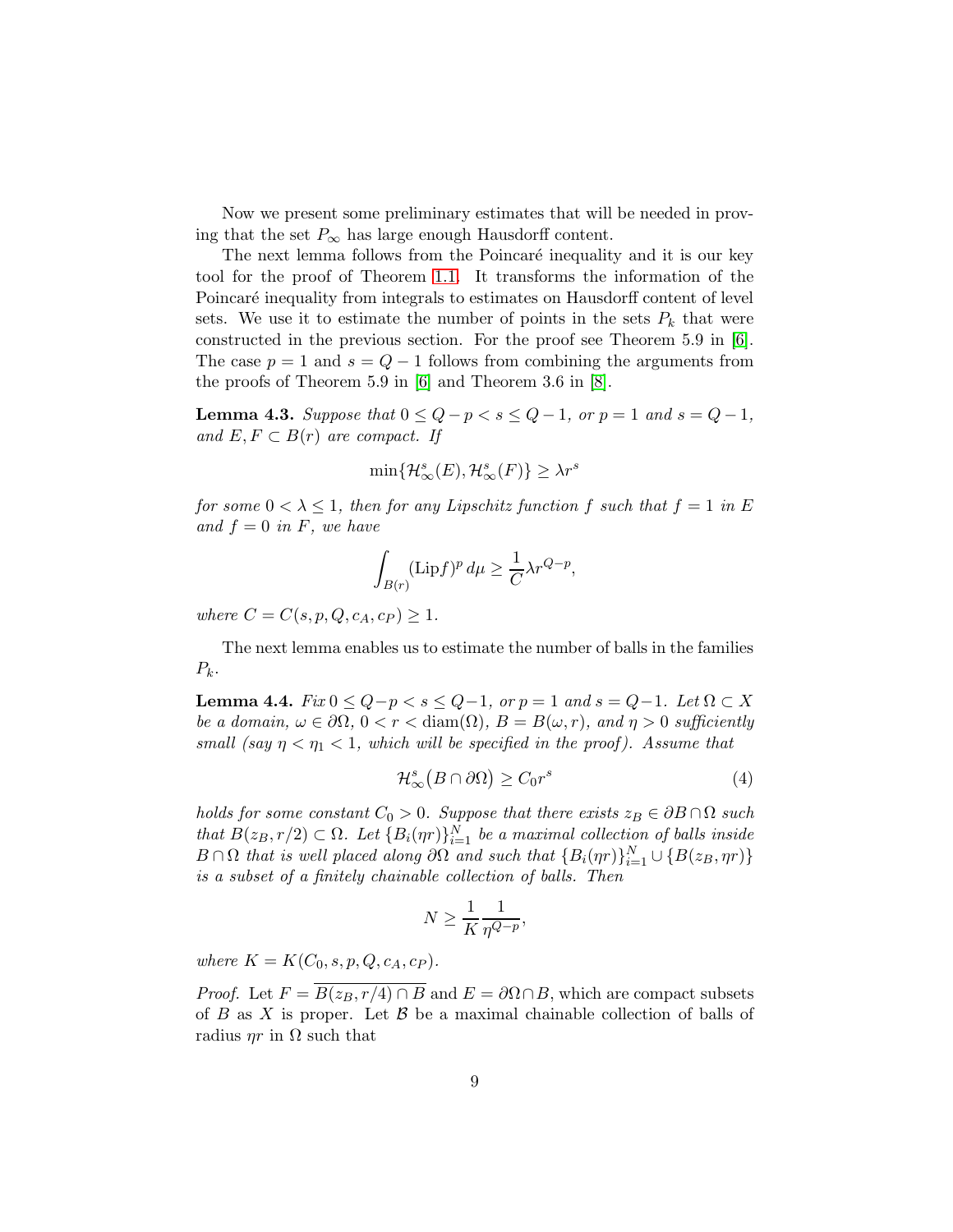- (i)  ${B_i(\eta r)}_{i=1}^N \cup {B(z_B, \eta r)} \subset \mathcal{B}$ ,
- (ii)  $x \in B$  for each  $B(x, \eta r) \in \mathcal{B}$ , and
- (iii)  $d(x, y) \ge \eta r/2$  whenever  $x \neq y$  and  $B(x, \eta r), B(y, \eta r) \in \mathcal{B}$ .

As the distance of the centres of the balls in B is bounded by  $\eta r/2$  from below, the number of the balls in  $\mathcal{B}$  is bounded by some constant  $S =$  $S(\eta, c_A, Q).$ 

Now define

$$
f(x) = \begin{cases} 1, & x \in B \setminus D \\ g(x) = \max_{1 \le i \le N} \left[ 1 - \frac{d(x, 40B_i)}{\eta r} \right]_+, & x \in B \cap D. \end{cases}
$$

Here

$$
D = \bigcup_{B \in \mathcal{B}} 20B,
$$

i.e. it consists of all points that are close to (or in) the maximal chainable set. Now  $f = 1$  in E and  $f = 0$  in F. The first claim is clear if  $x \in E \setminus D$ . Let us consider the case  $x \in E \cap D$ . This means that  $x \in B(y, 20\eta r)$  with some  $B(y, \eta r) \in \mathcal{B}$ . By considering balls of radius  $\eta r$  that have centres on the geodesic connecting y to x, we find a point  $\widetilde{y}$  such that  $d(x, \widetilde{y}) \leq d(x, y)$ ,  $B(\tilde{y}, \eta r)$  is in  $\Omega$  and touches the boundary of  $\Omega$ . As  $\{B_i(\eta r)\}_{i=1}^N$  is a maximal collection of balls inside  $B \cap \Omega$  that is well placed along  $\partial\Omega$ , there exists  $i \in 1, 2, \ldots N$  such that  $B(\tilde{y}, 4\eta r) \cap 4B_i \neq \emptyset$  as, otherwise, we could add  $B(\tilde{y}, \eta r)$  to the collection. It follows that the distance of x to the centre of  $B_i$  is at most  $28\eta r$  and consequently  $f(x) = 1$ .

The claim that  $f = 0$  on F holds clearly whenever the balls  $41B_i$  do not touch F. As each ball  $B_i$  touches the boundary of  $\Omega$  and  $B(z_B, r/2) \subset \Omega$ , this holds at least when  $42\eta r < r/2 - r/4$  i.e. if  $\eta < \eta_1 \leq 164$ .

Moreover, f is a  $\frac{1}{\eta r}$ -Lipschitz function in B. To see this, notice first that g is  $\frac{1}{\eta r}$ -Lipschitz as a maximum of  $\frac{1}{\eta r}$ -Lipschitz functions. As f is constant outside D, we only need to check what happens at  $\partial D \cap B$ . Notice that the balls  $10B_i$ ,  $i = 1, 2, ..., N$  cover the subset of  $\{x \in \Omega \cap B : d(x, \partial \Omega) = \eta r\}$ that belong to the union of the balls in  $\beta$  as, otherwise, we could add more balls to the collection of balls that are well placed along  $\partial\Omega$ . If  $x \in$  $\partial D \cap (\Omega \cap B)$  then  $x \in 20B_i$  for some  $i \in \{1, 2, ..., N\}$  and consequently  $g(x) = 1.$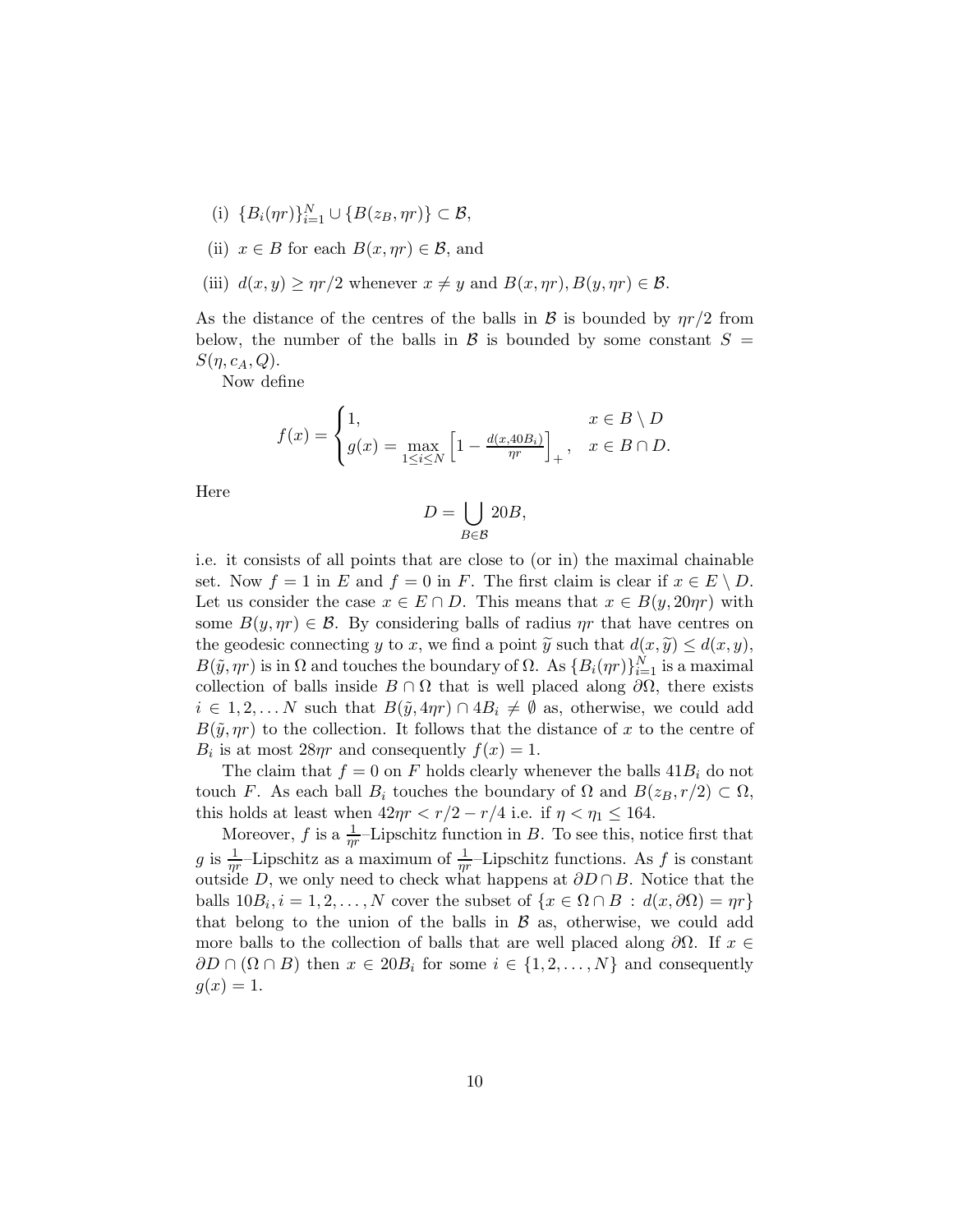The local Lipschitz constant of  $f$  satisfies

$$
\text{Lip}f(x) = 0 \quad \text{if} \quad x \notin \bigcup_{i=1}^{N} 41B_i
$$

$$
0 \le \text{Lip}f(x) \le \frac{1}{\eta r} \quad \text{if} \quad x \in \bigcup_{i=1}^{N} 41B_i.
$$

This shows that Lipf is integrable on B. Thus, using that  $\mu$  is Q-Ahlfors regular,

$$
\int_B (\text{Lip} f)^p \, d\mu \le \frac{1}{(\eta r)^p} \mu \left( \bigcup_{i=1}^N 41 B_i \right) \le \frac{1}{(\eta r)^p} \sum_{i=1}^N c_A (41 \eta r)^Q = N c_A 41^Q (\eta r)^{Q-p}.
$$

Lemma [4.3](#page-8-0) implies that  $\int_B (\text{Lip} f)^p d\mu \ge Cr^{Q-p}$ . Combining this with the previous estimate, we obtain

$$
N \ge \frac{1}{K} \frac{1}{\eta^{Q-p}},\tag{5}
$$

 $\Box$ 

where K only depends on the data related to the space and  $C_0$ , i.e.  $K =$  $K(C_0, s, p, Q, c_A, c_P).$ 

<span id="page-10-0"></span>**Lemma 4.5.** Let  $P_{\infty}$  be as in the construction and  $\eta_1, K$  be as in Lemma [4.4.](#page-8-1) Suppose that [\(4\)](#page-8-2) is satisfied with some s for all  $\omega \in \partial \Omega$  and  $0 < r < r_0$ . Fix  $0 < \varepsilon < s$  and  $0 < \eta < \eta_2 = \min(\eta_1, K^{-2/\varepsilon})$ . Then  $\mathcal{H}_{\infty}^{s-\varepsilon}(P_{\infty}) \geq Cr_0^{s-\varepsilon}$ , where  $C = C(C_0, s, p, Q, c_A, c_P, \varepsilon, \eta) > 0.$ 

*Proof.* Fix  $0 < \varepsilon < s$ . Let  $p = Q - s + \frac{\varepsilon}{2}$  $\frac{\varepsilon}{2}$  if  $s < Q-1$  and  $p = 1$  if  $s = Q-1$ . Assume without loss of generality that  $r_0 = d_{\Omega}(z_0) = 1$ .

Let us construct a sequence of probability measures  $\{\nu_k\}_{k=0}^{\infty}$  as follows. First, we set

$$
\nu_0=\delta_{\omega_0},
$$

where  $P_0 = {\omega_0}$ , using the notation built up in Section [3.](#page-5-1) For  $k \ge 1$ , we define the measures as follows. For every  $\omega \in P_{k-1}$ , let  $P_{\omega} \subset P_k$  denote the kth generation descendants of  $\omega$  and  $N_{\omega}$  the number of points in  $P_{\omega}$ . Then we define  $\nu_k$  to be the measure supported on  $P_k$  that satisfies

$$
\nu_k = \sum_{\omega \in P_{k-1}} \frac{1}{N_{\omega}} \nu_{k-1}(\omega) \delta_{P_{\omega}}.
$$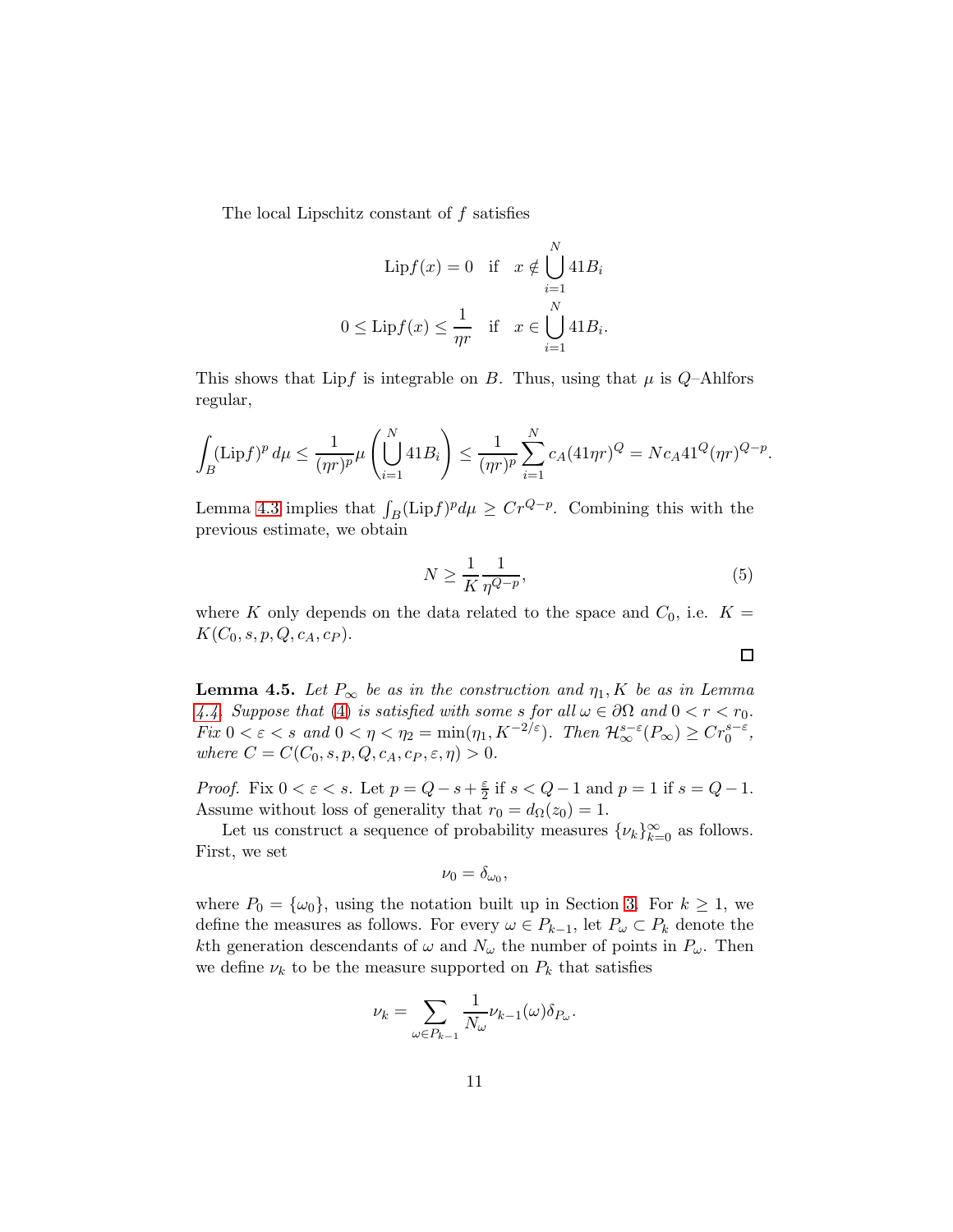One can show that the sequence  $\{\nu_k\}_{k=0}^{\infty}$  converges weakly to some limiting probability measure  $\nu$ , in the sense that

$$
\lim_{k \to \infty} \int_X f \, d\nu_k = \int_X f \, d\nu
$$

for every bounded continuous function f on X. Moreover,  $\nu$  is supported on  $P_{\infty}$ .

In order to prove the lemma, it suffices to show that the measure  $\nu$ satisfies  $\nu(B(r)) \lesssim r^{s-\varepsilon}$  for every ball  $B(r)$  that intersects  $P_{\infty}$ . Then, for any cover  ${B(r_i)}$  of  $P_\infty$  it would follow that

$$
1 = \nu(P_{\infty}) \le \sum_{i} \nu(B(r_i)) \lesssim \sum_{i} r_i^{s-\varepsilon}.
$$

Hence, taking an infimum over all covers of  $P_{\infty}$  by balls,

$$
\mathcal{H}_{\infty}^{s-\varepsilon}(P_{\infty}) \gtrsim 1,
$$

as desired.

Write  $N_k$  for the number of points in  $P_k$ . From the construction,  $N_0 = 1$ , and, by Lemma [4.4,](#page-8-1) since  $\eta < \eta_1, N_k \geq K^{-1} \eta^{-(Q-p)} N_{k-1}$  for all  $k \geq 1$ . From here it follows that

$$
\nu_k(2B_j) \le K \eta^{Q-p} \nu_{k-1}(2B_{j-1}),
$$

where  $B_j \in \mathcal{B}_j$ ,  $B_{j-1} \in \mathcal{B}_{j-1}$ , and  $2B_j \subset 2B_{j-1}$ . Applying this  $j-1$  more times yields

$$
\nu(2B_j) \le K^j \eta^{j(Q-p)} \le \eta^{j(Q-p-\varepsilon/2)} \le \eta^{j(s-\varepsilon)},
$$

as  $\eta$  satisfies  $0 < \eta < K^{-2/\varepsilon}$ .

Fix a ball  $B \subset X$  that intersects  $P_{\infty}$ . If its radius r satisfies  $r \geq 1$ , then

$$
\nu(B) \le 1 \le r^{s-\varepsilon}.
$$

If  $r < 1$ , however, consider j such that  $\eta^{j+1} \le r < \eta^j$ . Then B intersects at most one ball  $2B_j$ , where  $B_j \in \mathcal{B}_j$ . It follows that for  $0 < \eta < K^{-2/\varepsilon}$ ,

$$
\nu(B) \le \nu(2B_j) \le \eta^{j(s-\varepsilon)} \le \eta^{-s+\varepsilon} r^{s-\varepsilon},
$$

completing the proof.

 $\Box$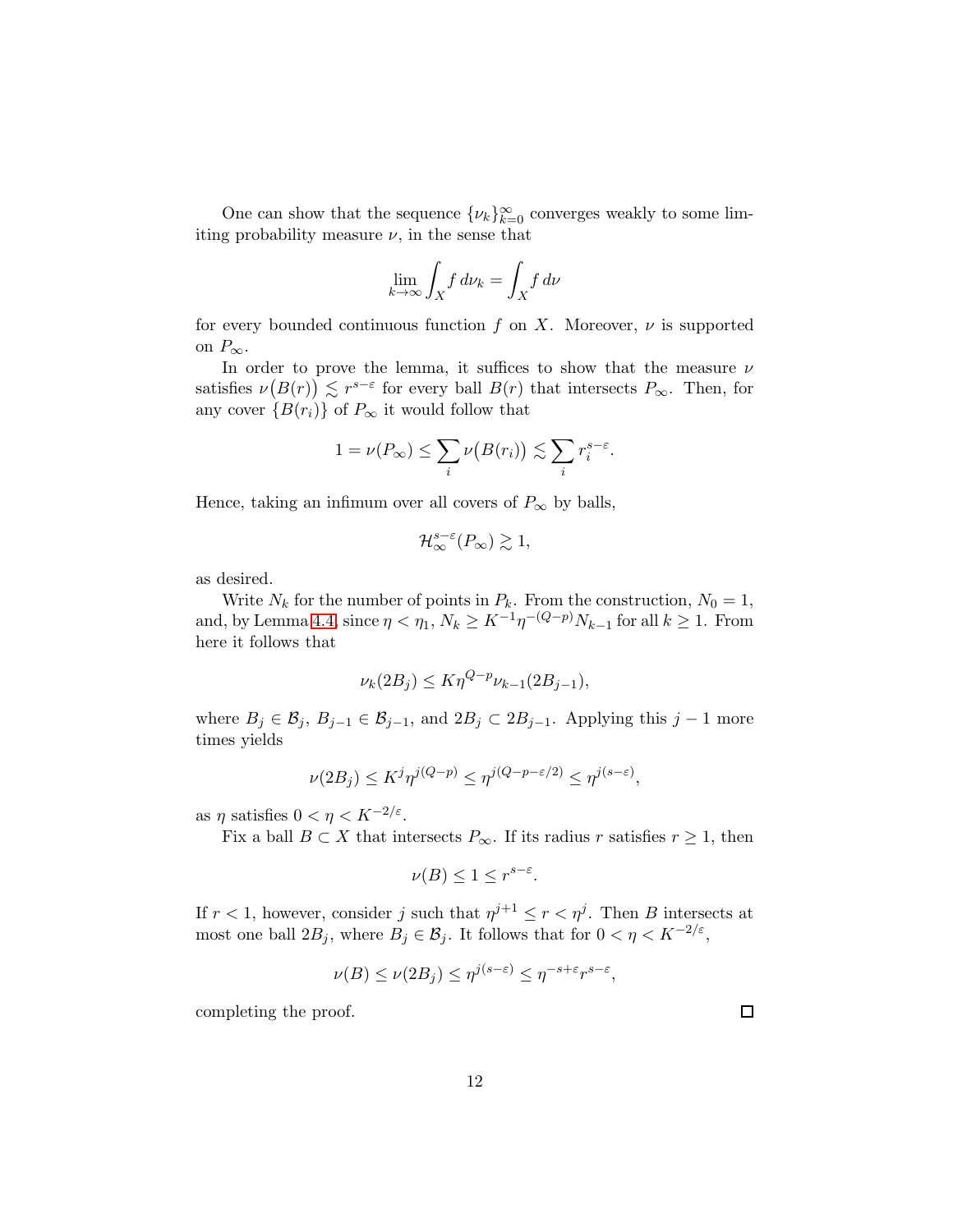*Proof of Main Theorem.* Fix  $0 < \varepsilon < s$ ,  $z_0 \in \Omega$ ,  $r = r_0 = d_{\Omega}(z_0)$ , and  $0 < \eta < \eta_2$ . It suffices to show that  $P_{\infty} \subset \partial \Omega_{z_0}(c) \cap \partial \Omega$  for some  $c \ge 1$  as then, by Lemma [4.5,](#page-10-0) we would have

$$
\mathcal{H}_{\infty}^{s-\varepsilon}(\partial\Omega_{z_0}(c)\cap\partial\Omega)\geq\mathcal{H}_{\infty}^{s-\varepsilon}(P_{\infty})\geq Cr_0^{s-\varepsilon},
$$

where  $C$  is as in the lemma.

Suppose that  $\omega \in P_k$  for some k. That is, there exists a  $B_k = B(z_k, \eta^k r) \in$  $\tilde{\mathcal{B}}_k$  such that  $\omega \in \partial B_k \cap \partial \Omega$  for some  $z_k \in \Omega$ . Since X is geodesic and  $B_k \subset \Omega$ , we can connect  $\omega$  to  $z_k$  by a 1–John curve,  $\gamma_{k+1}$ . By construction,  $\tilde{\mathcal{B}}_k$  sat-isfies the conditions of Lemma [4.1](#page-7-0) and so there exists a path  $\gamma_k$  connecting  $z_k$  to  $z_{k-1}$ , where  $z_{k-1}$  is the centre of some ball  $B_{k-1} \in \tilde{\mathcal{B}}_{k-1}$ , such that

$$
d_{\cup \tilde{\mathcal{B}}_k}(\gamma_k) \ge \frac{\eta^k r}{2}
$$
 and  $\ell(\gamma_k) \lesssim \eta^k r$ .

Applying Lemma [4.1](#page-7-0) again  $k - 1$  more times yields a sequence of paths  ${\{\gamma_j\}}_{j=1}^k$  such that  $\gamma = \gamma_1 \cup \gamma_2 \cup \ldots \cup \gamma_k$  connects  $z_k$  to  $z_0$  and such that for each  $j = 1, 2, \ldots, k$ ,

$$
d_{\cup \tilde{\mathcal{B}}_j}(\gamma_j) \geq \frac{\eta^j r}{2}
$$
 and  $\ell(\gamma_j) \lesssim \eta^j r$ .

Thus, for some  $M > 1$ , we have that

$$
d_{\Omega}(\gamma_j) > \frac{1}{M} \eta^j r
$$
 and  $\ell(\gamma_j) \le M \eta^j r$ 

for each  $j = 1, 2, \ldots, k$ . Therefore, applying Lemma [4.2,](#page-7-1) it follows that  $\gamma$  is c–John for some c. The path  $\tilde{\gamma} = \gamma \cup \gamma_{k+1}$  connecting  $\omega$  to  $z_0$  can then be shown to be  $(1+c)$ –John, demonstrating that  $P_k$  is a subset of the visible boundary. As the obtained constant c is independent of  $k$ , this approach shows that  $\bigcup_k P_k$  is a subset of the visible boundary. In fact, since the visible boundary is closed, this implies that  $P_{\infty}$  is a subset of the visible boundary, and this completes the proof.  $\Box$ 

<span id="page-12-0"></span>Remark 4.6. The construction of Theorem [1.1](#page-2-2) also works in doubling metric measure spaces that are not  $Q$ –Ahlfors regular. The doubling condition (together with the connectedness of the space) implies that there exist some constants  $0 < Q_2 \leq Q_1 < \infty$  such that

$$
\frac{1}{C} \left(\frac{r}{R}\right)^{Q_1} \le \frac{\mu(B(y, r))}{\mu(B(x, R))} \le C \left(\frac{r}{R}\right)^{Q_2}
$$

for all  $x \in X$ ,  $0 < r \leq R < \infty$  and  $y \in B(x, R)$ . In the doubling setting, it is more efficient to work with Hausdorff content of certain codimension. Our method of estimating the size of visible boundary works in principle with the doubling measure, but we seem to lose  $Q_1 - Q_2$  in the size of exponents.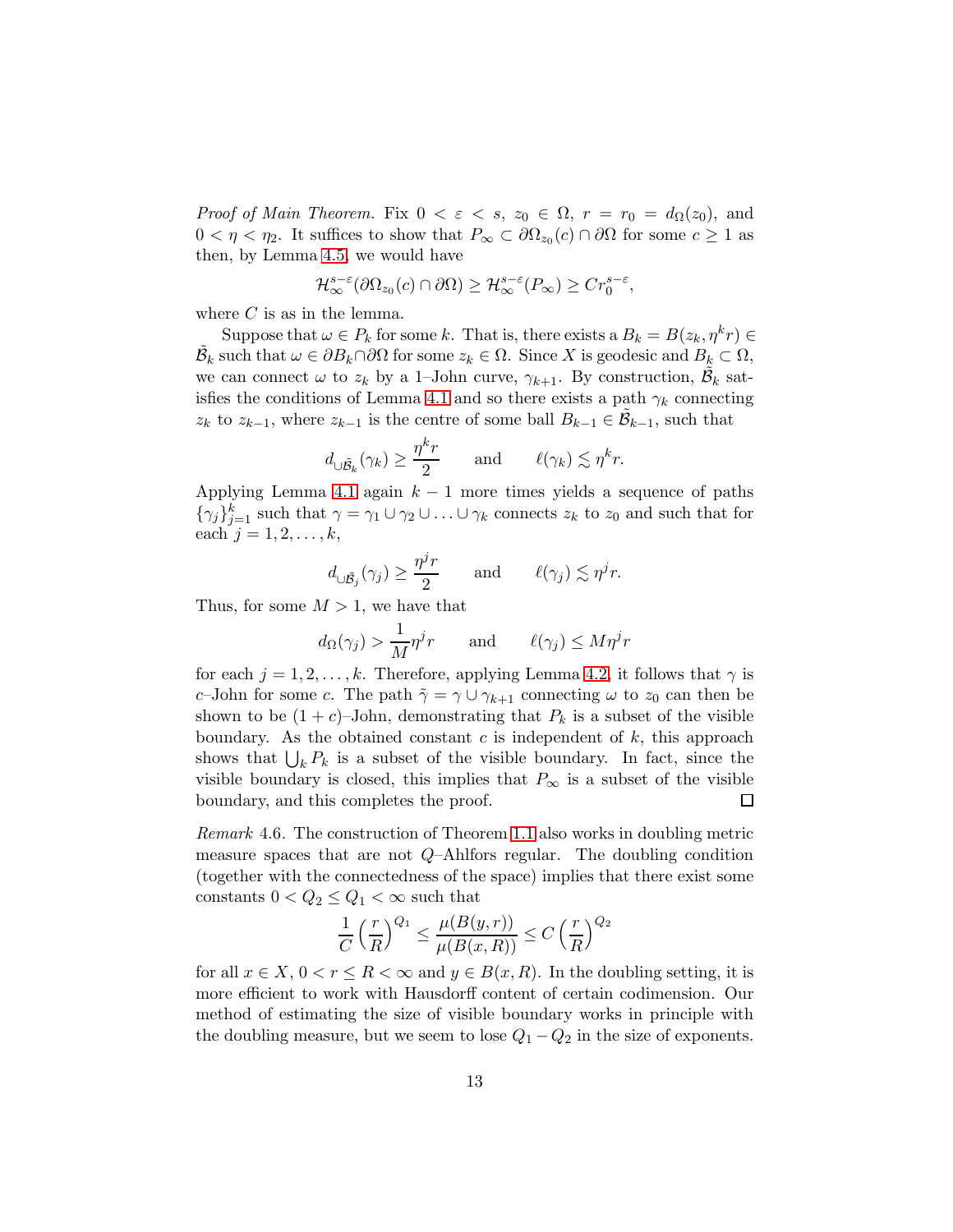## 5 Necessity of Assumptions

We now give an example that demonstrates that it is necessary to assume that the boundary is thick at all locations and at all scales. In the first example (Theorem [5.1\)](#page-13-0), the complement of the domain can be chosen to be a closure of a connected open set. In our second example (Theorem [5.2\)](#page-14-0), we see that with disconnected complement, the visual boundary can be made very small.

<span id="page-13-0"></span>**Theorem 5.1.** Let  $n \geq 3$ . Fix  $c \geq 1$ ,  $0 \leq \varepsilon < n-1$ , and  $0 < \eta < \frac{1}{4}$ . Then there exists a domain  $\Omega \subset \mathbb{R}^n$  with connected boundary, and a  $z_0 \in \Omega$  such that, for  $r = d_{\Omega}(z_0)$ ,

$$
\mathcal{H}_{\infty}^{n-1}\big(B(z_0, 2r) \cap \partial \Omega\big) \geq r^{n-1},
$$

but

$$
\mathcal{H}_{\infty}^{n-1-\varepsilon}(\partial\Omega_{z_0}(c)\cap\partial\Omega)\leq \eta r^{n-1-\varepsilon}.
$$

*Proof.* Let  $z_0 = 0$  and  $\{p_i\}_{i=1}^N$  be a set of points on  $\partial B(0, \frac{3}{2})$  $\frac{3}{2}$ ) such that

$$
\partial B(0,3/2) \subset \bigcup_{i=1}^N B(p_i,\tfrac{1}{2c}).
$$

For each  $i = 1, 2, ..., N$ , choose a connected and closed set  $A_i \subset \mathbb{R}^n \setminus B(0, \frac{3}{2})$  $\frac{3}{2}$ containing  $p_i$  such that  $A_i \cap \partial B(0, 2) \neq \emptyset$ , diam $(A_i) \leq 1$  and

$$
\mathcal{H}_{\infty}^{n-1-\varepsilon}(A_i) \leq \frac{\eta}{N}.
$$

As diam( $A_i$ )  $\leq$  1, this implies that

$$
\mathcal{H}_{\infty}^{n-1}(A_i) \leq \mathcal{H}_{\infty}^{n-1-\varepsilon}(A_i) \leq \frac{\eta}{N}.
$$

Now, let

$$
\Omega = B(0,2) \setminus \bigcup_{i=1}^N A_i.
$$

From this, we see that  $r = d_{\Omega}(z_0) = \frac{3}{2}$ .

Consider any path  $\gamma$  connecting the origin to some point  $\omega_0 \in \partial\Omega \cap$  $\partial B(0, 2)$ . Writing z for the point in  $i(\gamma) \cap \partial B(0, \frac{3}{2})$  $(\frac{3}{2})$ , we have that  $\ell(\gamma(z,\omega_0)) \geq$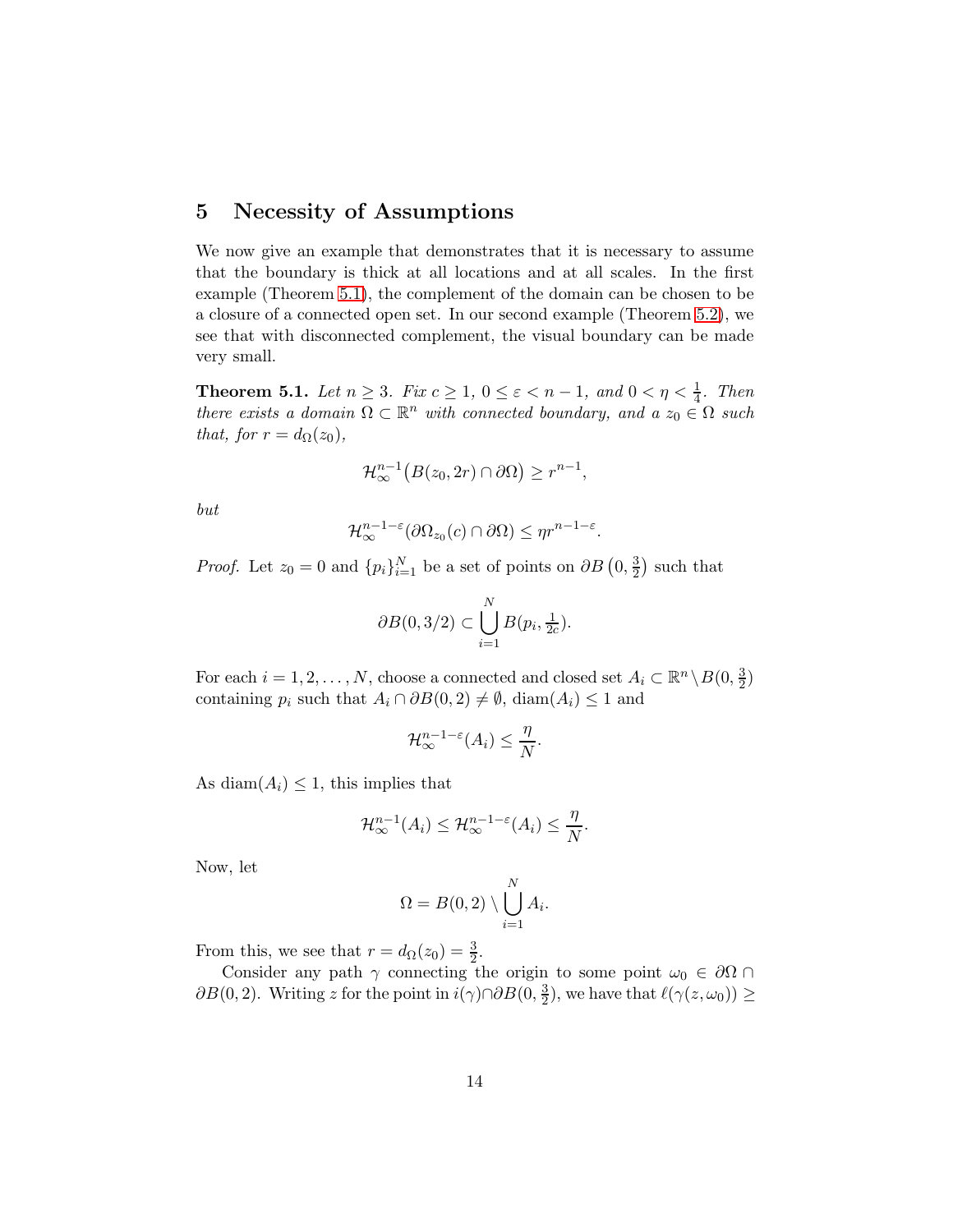1  $\frac{1}{2}$  but  $cd_{\Omega}(z) \leq \frac{1}{4}$  $\frac{1}{4}$  and so no points of  $\partial B(0,2)$  are part of the visible boundary of  $Ω$  near  $z_0$ . Hence,

$$
\mathcal{H}_{\infty}^{n-1-\epsilon}(\partial\Omega_{z_0}(c)\cap\partial\Omega)\leq \sum_{i=1}^N\mathcal{H}_{\infty}^{n-1-\epsilon}(A_i)\leq \eta\leq \eta r^{n-1-\epsilon}
$$

but

$$
\mathcal{H}_{\infty}^{n-1}(B(0,2r)\cap\partial\Omega)=\mathcal{H}_{\infty}^{n-1}(\partial\Omega)\geq\mathcal{H}_{\infty}^{n-1}\big(\partial B(0,2)\setminus\bigcup_{i=1}^{N}A_{i}\big)\geq(1-\eta)2^{n-1}\geq r^{n-1}
$$

<span id="page-14-0"></span>**Theorem 5.2.** Let  $n \geq 2$  and fix  $0 \leq \varepsilon < n-1$ . There exists a domain  $\Omega \subset \mathbb{R}^n$  and  $a z_0 \in \Omega$  such that, for  $r = d_{\Omega}(z_0)$ ,

$$
\mathcal{H}_{\infty}^{n-1}\big(B(z_0, 2r) \cap \partial \Omega\big) \geq r^{n-1},
$$

but

$$
\mathcal{H}_{\infty}^{n-1-\varepsilon}(\partial\Omega_{z_0}(c)\cap\partial\Omega)=0
$$

for any  $c \geq 1$ .

*Proof.* Let  $z_0 = 0$  and fix  $c \ge 1$ . Select a set of points  $\{p_i\}_{i=1}^N$  on  $\partial B(0, 2 2^{1-c}$ ) such that

$$
\partial B(0, 2 - 2^{1-c}) \subset \bigcup_{i=1}^{N} B(p_i, \frac{1}{c2^c}).
$$

Let

$$
\Omega = B(0,2) \setminus \bigcup_{i=1}^{N} p_i.
$$

From this, we see that  $r = d_{\Omega}(z_0) = 2 - 2^{1-c}$ .

Consider any path  $\gamma$  connecting the origin to some point  $\omega_0 \in \partial B(0, 2)$ . Writing z for a point in  $i(\gamma) \cap \partial B(0, 2-2^{1-c})$ , we have that  $\ell(\gamma(z, \omega_0)) \geq 2^{1-c}$ but  $cd_{\Omega}(z) \leq 2^{-c}$ , implying that  $\partial B(0, 2) \cap \partial \Omega_{z_0}(c) = \emptyset$ . Therefore,

$$
\mathcal{H}_{\infty}^{n-1-\varepsilon}(\partial\Omega_{z_0}(c)\cap\partial\Omega)\leq \sum_{i=1}^N\mathcal{H}_{\infty}^{n-1-\varepsilon}(p_i)=0
$$

but

$$
\mathcal{H}_{\infty}^{n-1}\big(B(z_0, 2r) \cap \partial \Omega\big) \ge \mathcal{H}_{\infty}^{n-1}(\partial B(0, 2)) = 2^{n-1} \ge r^{n-1},
$$

where the inequality holds since  $\partial\Omega$  contains  $\partial B(0, 2)$  (up to a finite set of points, if  $c = 1$ ). Recall that a set of a finite number of points has zero s-dimensional Hausdorff content so long as  $s \neq 0$ .

 $\Box$ 

.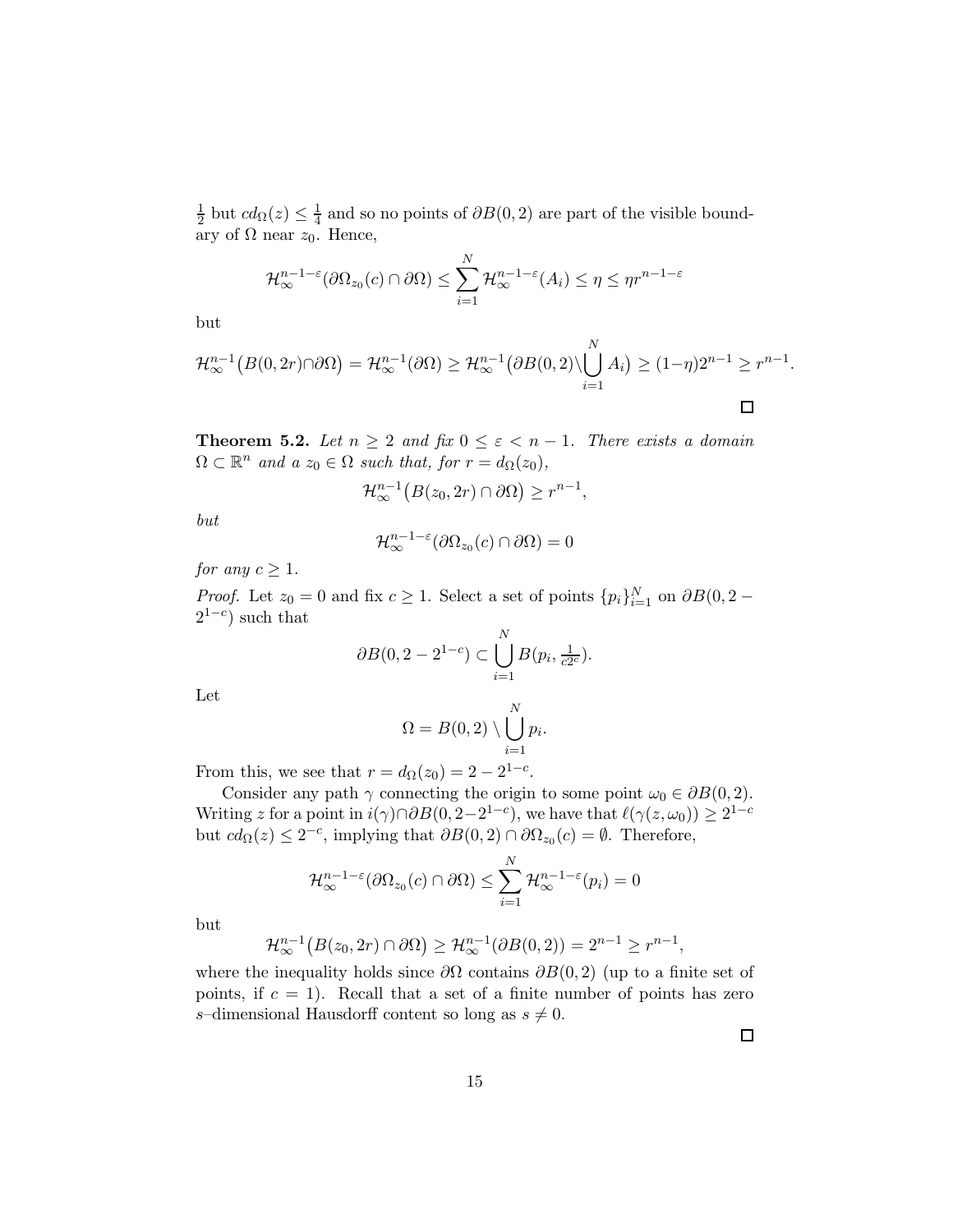### 6 Acknowledgements

The authors would like to thank the referees for their useful comments, corrections, and recommended improvements. The first author was partially supported by the Fonds de recherche du Québec – Nature et technologies (FRQNT). Part of the work for this project was done while the first author was visiting Aalto University; he would like to thank that institution for their kind hospitality. The second author was partially supported by Academy of Finland, project 308063.

#### <span id="page-15-2"></span>References

- [1] L. Ambrosio, M. Miranda Jr, D. Pallara. Special functions of bounded variation in doubling metric measure spaces. Calculus of variations: topics from the mathematical heritage of E. De Giorgi 14 (2004): 1-45.
- <span id="page-15-0"></span>[2] J. Azzam. Accesible parts of the boundary for domains with lower content regular complements. Ann. Acad. Sci. Fenn. Math., 44 (2019): 889-901.
- <span id="page-15-6"></span><span id="page-15-3"></span>[3] A. Björn, B. Björn. Nonlinear potential theory on metric spaces. Vol. 17. European Mathematical Society, 2011.
- <span id="page-15-5"></span>[4] H. Busemann. The geometry of geodesics. Academic Press, New York, 1955.
- [5] J. Heinonen. Lectures on analysis on metric spaces. Universitext. Springer-Verlag, New York, 2001.
- <span id="page-15-7"></span><span id="page-15-4"></span>[6] J. Heinonen, P. Koskela. Quasiconformal maps in metric spaces with controlled geometry. Acta Mathematica, 181, no. 1 (1998): 1-61.
- [7] J. Heinonen, P. Koskela, N. Shanmugalingam, J. T. Tyson. Sobolev Spaces on Metric Measure Spaces. Vol. 27. Cambridge University Press, 2015.
- <span id="page-15-8"></span>[8] J. Kinnunen, R. Korte, N. Shanmugalingam, H. Tuominen. Lebesgue points and capacities via boxing inequality in metric spaces. Indiana Univ. Math. J., 57, no. 1 (2008): 401-430.
- <span id="page-15-1"></span>[9] P. Koskela, J. Lehrbäck. Weighted pointwise Hardy inequalities. J. Lond. Math. Soc., 79, no. 3 (2009): 757-779.